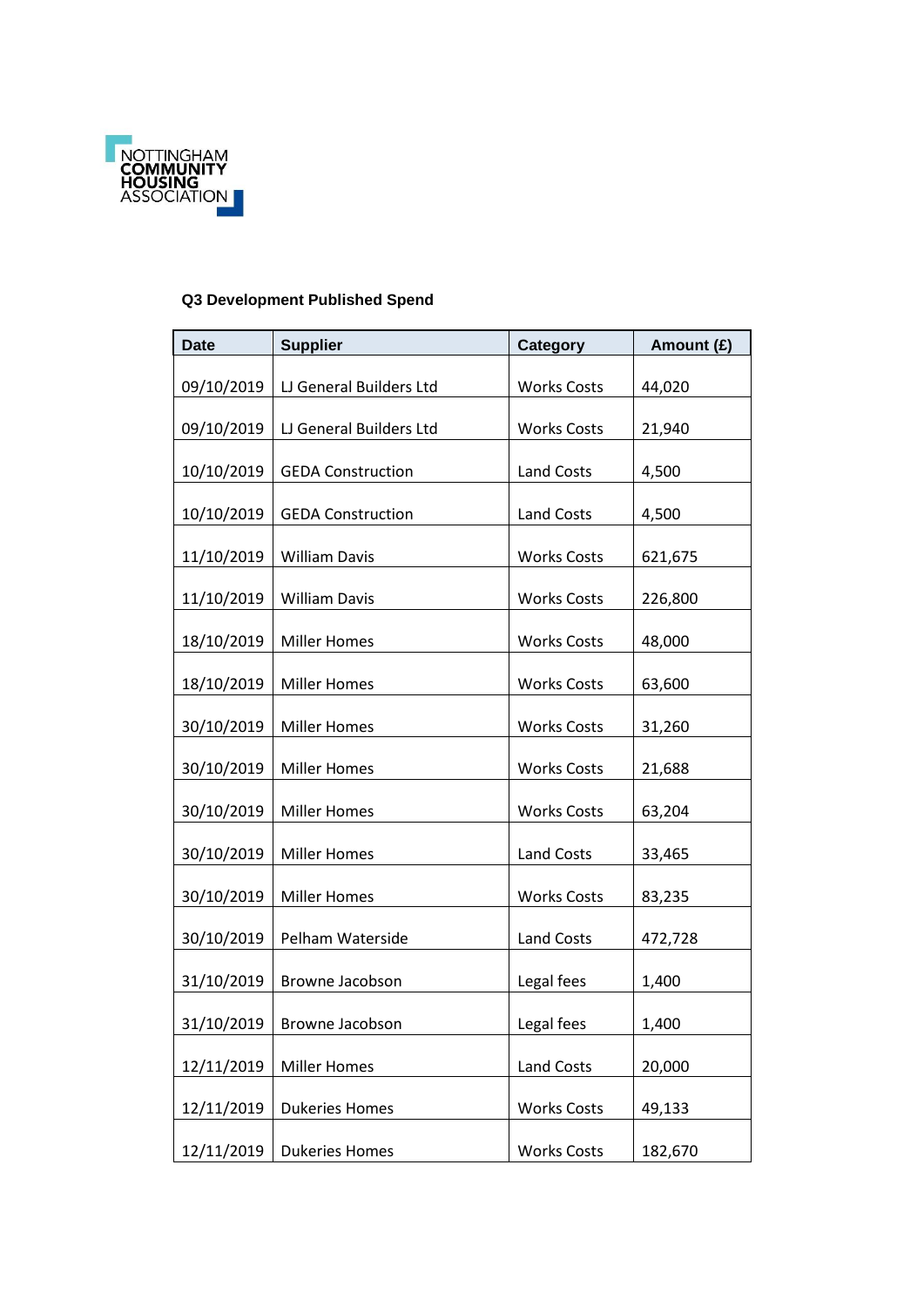| 12/11/2019 | <b>Dukeries Homes</b> | <b>Works Costs</b> | 116,093 |
|------------|-----------------------|--------------------|---------|
| 15/11/2019 | Pelham Waterside      | Land Costs         | 168,172 |
| 15/11/2019 | Pelham Waterside      | <b>Works Costs</b> | 30,558  |
| 18/11/2019 | Countryside           | <b>Land Costs</b>  | 140,918 |
| 18/11/2019 | Countryside           | <b>Land Costs</b>  | 246,234 |
| 18/11/2019 | Countryside           | Land Costs         | 252,848 |
| 15/11/2019 | Countryside           | <b>Works Costs</b> | 61,950  |
| 15/11/2019 | Freeths               | Legal fees         | 605     |
| 05/11/2019 | <b>Miller Homes</b>   | <b>Works Costs</b> | 48,000  |
| 05/11/2019 | <b>Miller Homes</b>   | <b>Works Costs</b> | 63,600  |
| 06/11/2019 | Freeths               | Legal fees         | 810     |
| 06/11/2019 | Freeths               | Legal fees         | 1,330   |
| 07/11/2019 | <b>Kier Living</b>    | <b>Land Costs</b>  | 16,525  |
| 07/11/2019 | <b>Kier Living</b>    | <b>Works Costs</b> | 33,875  |
| 25/11/2019 | <b>Kier Living</b>    | <b>Works Costs</b> | 30,149  |
| 25/11/2019 | <b>William Davis</b>  | <b>Land Costs</b>  | 16,000  |
| 25/11/2019 | <b>William Davis</b>  | <b>Works Costs</b> | 65,795  |
| 25/11/2019 | <b>William Davis</b>  | <b>Land Costs</b>  | 32,000  |
| 25/11/2019 | <b>William Davis</b>  | <b>Works Costs</b> | 126,555 |
| 25/11/2019 | <b>William Davis</b>  | <b>Works Costs</b> | 22,950  |
| 25/11/2019 | <b>William Davis</b>  | Land Costs         | 6,000   |
| 25/11/2019 | <b>William Davis</b>  | <b>Works Costs</b> | 36,700  |
| 25/11/2019 | <b>William Davis</b>  | <b>Land Costs</b>  | 4,000   |
| 25/11/2019 | <b>William Davis</b>  | Land Costs         | 126,000 |
| 25/11/2019 | <b>William Davis</b>  | <b>Works Costs</b> | 94,430  |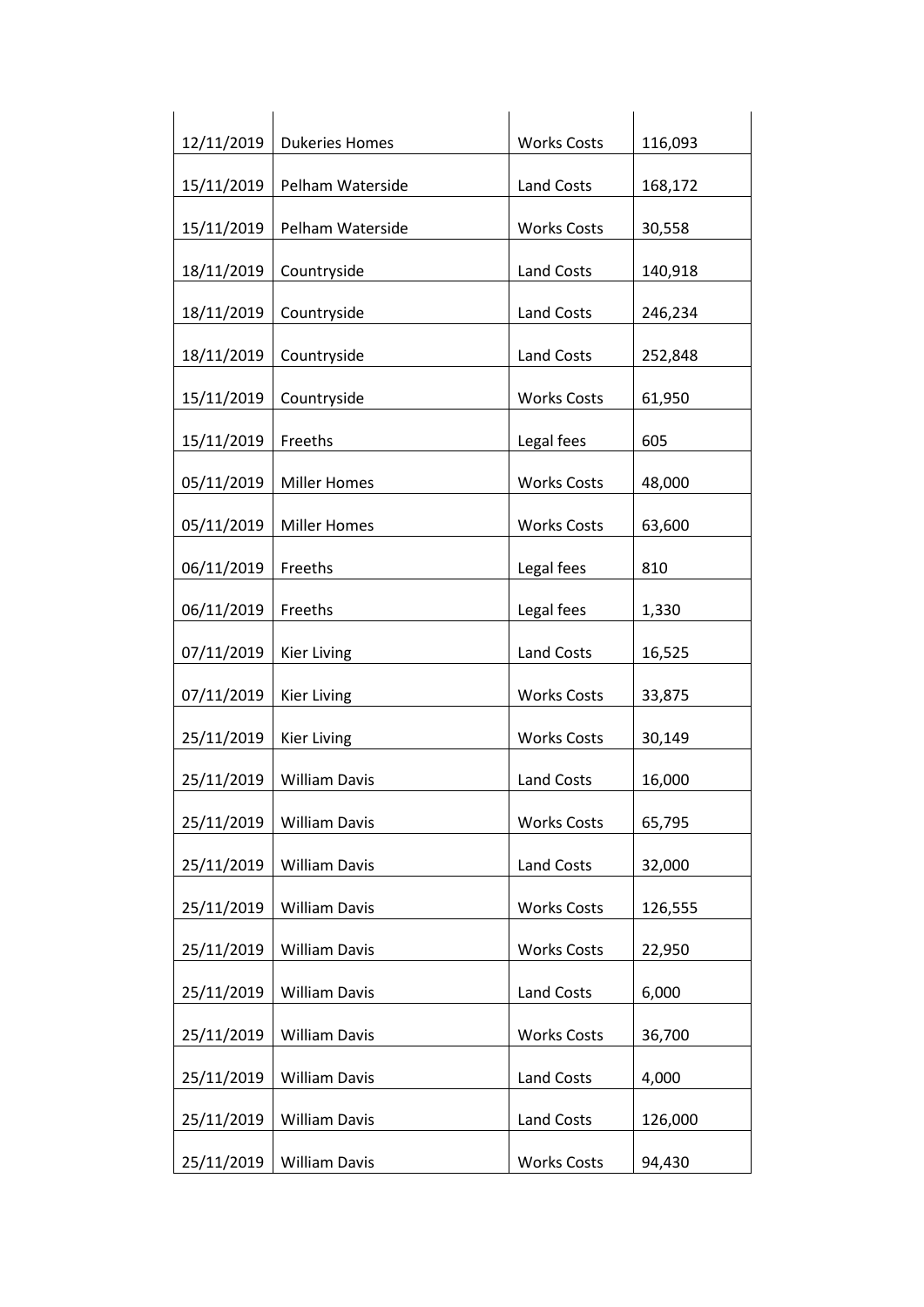| 20/11/2019 | Robert Woodhead                           | Land Costs          | 254,543 |
|------------|-------------------------------------------|---------------------|---------|
| 20/11/2019 | Robert Woodhead                           | <b>Works Costs</b>  | 166,725 |
| 20/11/2019 | Robert Woodhead                           | <b>Land Costs</b>   | 266,457 |
| 20/11/2019 | Robert Woodhead                           | <b>Works Costs</b>  | 183,398 |
| 25/11/2019 | <b>William Davis</b>                      | <b>Works Costs</b>  | 376,259 |
| 25/11/2019 | <b>William Davis</b>                      | <b>Works Costs</b>  | 267,893 |
| 25/11/2019 | <b>William Davis</b>                      | <b>Land Costs</b>   | 53,962  |
|            |                                           |                     |         |
| 27/11/2019 | <b>Miller Homes</b>                       | Land Costs          | 96,052  |
| 27/11/2019 | <b>Miller Homes</b>                       | <b>Works Costs</b>  | 56,630  |
| 18/12/2019 | <b>Charles Church Developments</b><br>Ltd | <b>Works Costs</b>  | 117,600 |
| 18/12/2019 | <b>Charles Church Developments</b><br>Ltd | <b>Works Costs</b>  | 140,000 |
| 18/12/2019 | Browne Jacobson                           | Legal fees          | 260,288 |
| 17/12/2019 | Freeths                                   | Legal fees          | 1,695   |
|            |                                           |                     |         |
| 16/12/2019 | Freeths                                   | Legal fees          | 1,056   |
| 16/12/2019 | Freeths                                   | Legal fees          | 939     |
| 02/12/2019 | <b>William Davis</b>                      | <b>Works Costs</b>  | 324,425 |
| 02/12/2019 | <b>William Davis</b>                      | <b>Land Costs</b>   | 72,000  |
| 03/12/2019 | <b>Miller Homes</b>                       | <b>Works Costs</b>  | 78,392  |
| 03/12/2019 | <b>Miller Homes</b>                       | <b>Works Costs</b>  | 98,872  |
| 06/12/2019 | <b>William Davis</b>                      | <b>Works Costs</b>  | 505,670 |
| 06/12/2019 | <b>William Davis</b>                      | <b>Works Costs</b>  | 272,492 |
| 06/12/2019 | Hodgekinsons                              | <b>Land Costs</b>   | 697,765 |
| 06/12/2019 | Hodgekinsons                              | <b>Land Costs</b>   | 620,235 |
|            |                                           |                     |         |
| 24/12/2019 | <b>Hyland Legal</b>                       | Legal fees          | 503     |
| 10/12/2019 | <b>Charles Church Developments</b><br>Ltd | Acquisition<br>cost | 58,800  |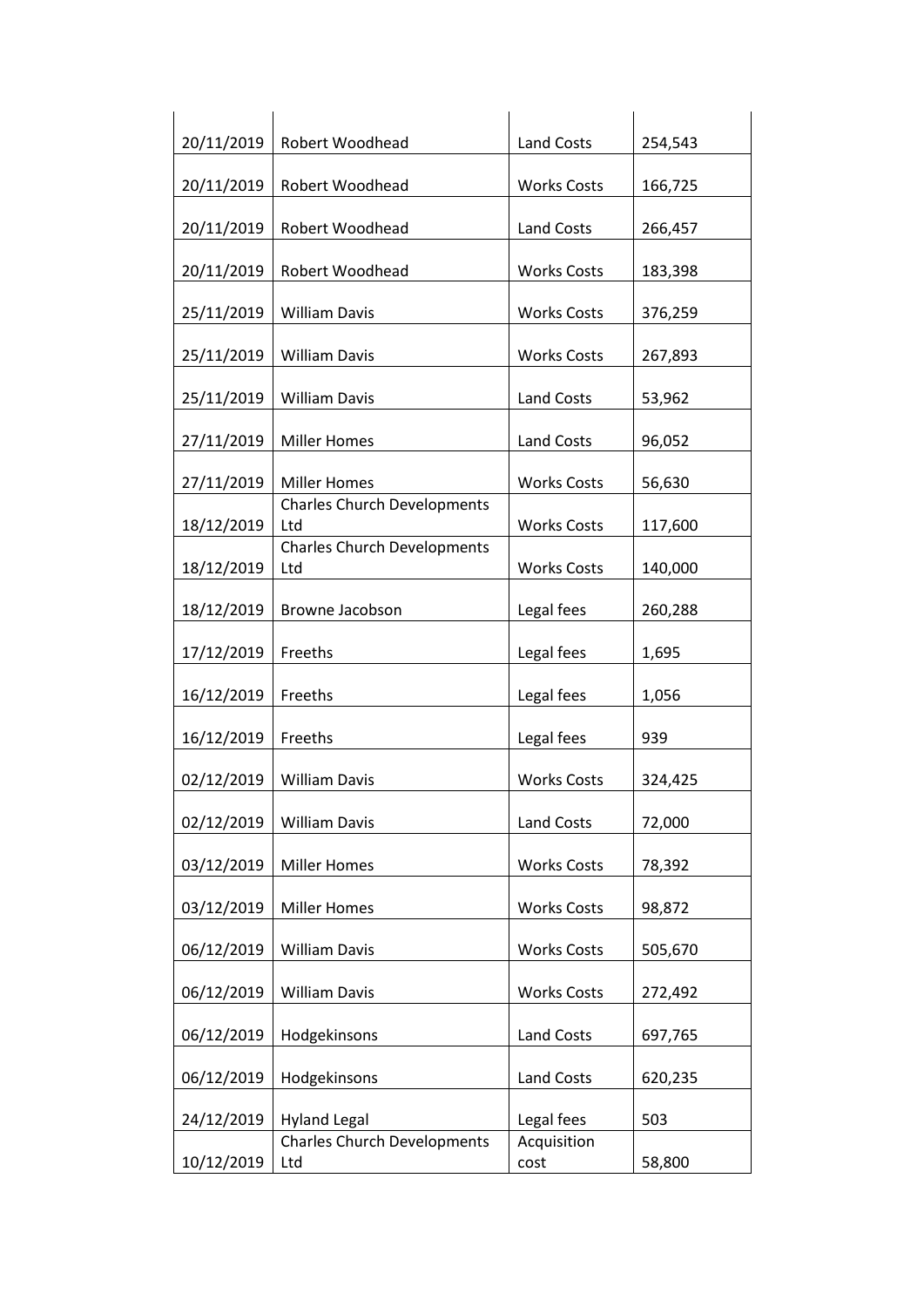|            | <b>Charles Church Developments</b> | Acquisition        |         |
|------------|------------------------------------|--------------------|---------|
| 10/12/2019 | Ltd                                | cost               | 70,000  |
|            |                                    | Acquisition        |         |
| 10/12/2019 | R G Carter Ltd                     | cost               | 805,000 |
| 10/12/2019 | R G Carter Ltd                     | <b>Works Costs</b> | 158,014 |
|            |                                    |                    |         |
| 20/12/2019 | <b>Kier Living</b>                 | Land Costs         | 11,800  |
|            |                                    |                    |         |
| 20/12/2019 | <b>Kier Living</b>                 | <b>Works Costs</b> | 65,200  |
|            |                                    |                    |         |
| 20/12/2019 | <b>Miller Homes</b>                | <b>Works Costs</b> | 116,875 |
|            |                                    |                    |         |
| 20/12/2019 | <b>Miller Homes</b>                | <b>Works Costs</b> | 29,000  |
|            | Freeths                            |                    | 820     |
| 08/10/2019 |                                    | Legal fees         |         |
| 08/10/2019 | Freeths                            | Legal fees         | 849     |
|            |                                    |                    |         |
| 08/10/2019 | <b>Rupert David</b>                | Legal fees         | 526     |
|            |                                    |                    |         |
| 08/10/2019 | <b>Rupert David</b>                | Legal fees         | 921     |
|            |                                    |                    |         |
| 08/10/2019 | <b>Rupert David</b>                | Legal fees         | 953     |
|            |                                    |                    |         |
| 02/01/2020 | <b>Rupert David</b>                | Valuation fee      | 720     |
|            |                                    |                    |         |
| 02/01/2020 | <b>Rupert David</b>                | Valuation fee      | 600     |
| 02/01/2020 | <b>Rupert David</b>                | Valuation fee      | 516     |
|            |                                    |                    |         |
| 02/01/2020 | <b>Rupert David</b>                | Valuation fee      | 1,031   |
|            |                                    |                    |         |
| 02/01/2020 | <b>Rupert David</b>                | Valuation fee      | 648     |
|            |                                    |                    |         |
| 27/09/2019 | Countryside                        | <b>Works Costs</b> | 178,298 |
|            |                                    |                    |         |
| 27/09/2019 | Countryside                        | <b>Works Costs</b> | 23,907  |
| 27/09/2019 | Countryside                        | <b>Works Costs</b> | 170,180 |
|            |                                    |                    |         |
| 27/09/2019 | Countryside                        | <b>Works Costs</b> | 301,639 |
|            |                                    |                    |         |
| 27/09/2019 | Countryside                        | <b>Works Costs</b> | 246,510 |
|            |                                    |                    |         |
| 27/09/2019 | Countryside                        | <b>Works Costs</b> | 66,932  |
|            |                                    |                    |         |
| 27/09/2019 | Countryside                        | <b>Works Costs</b> | 67,205  |
|            |                                    |                    |         |
| 27/09/2019 | Countryside                        | <b>Works Costs</b> | 61,780  |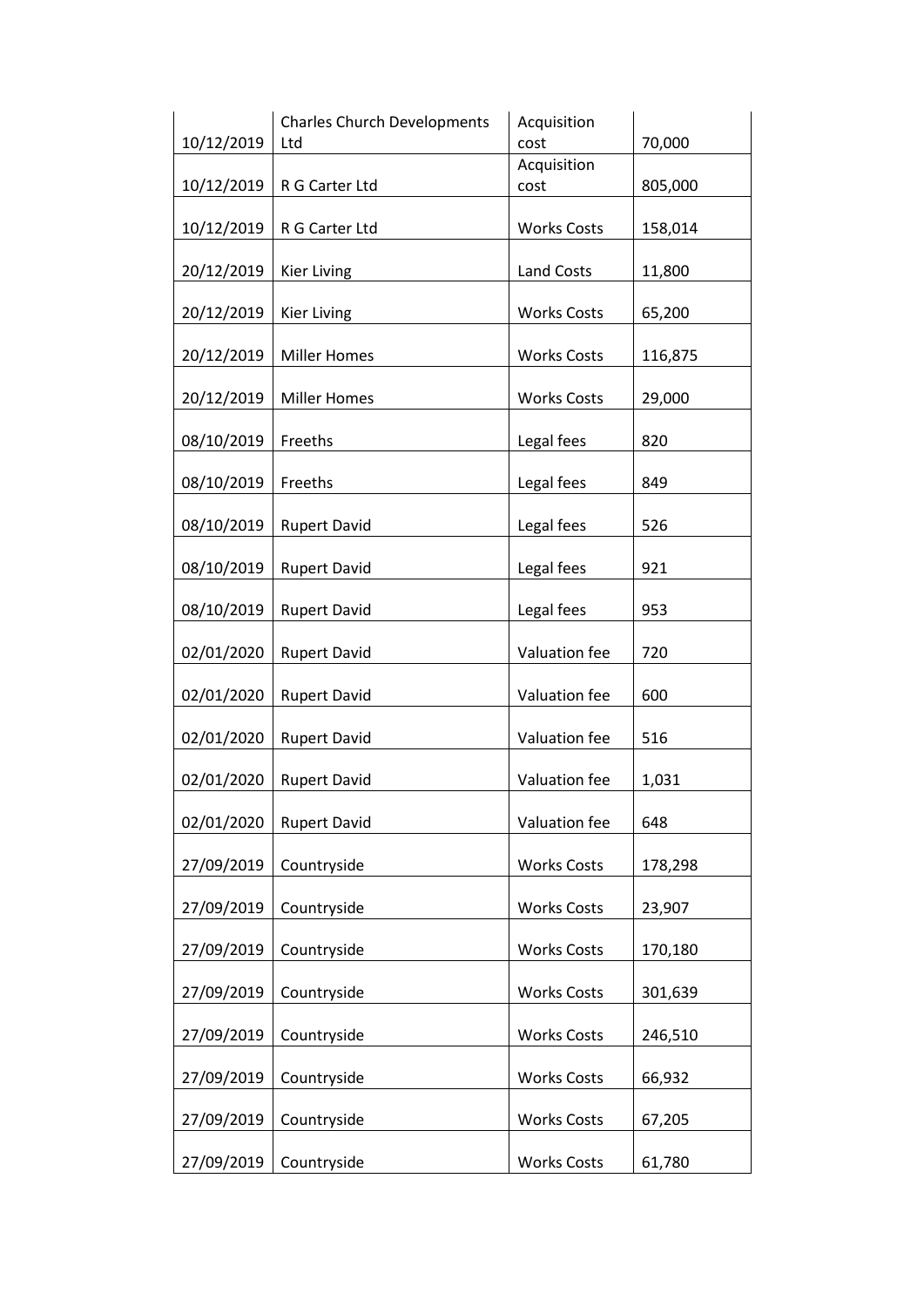| 27/09/2019 | Countryside              | <b>Works Costs</b> | 279,969 |
|------------|--------------------------|--------------------|---------|
| 27/09/2019 | Countryside              | <b>Works Costs</b> | 236,066 |
| 27/09/2019 | Hodgekinsons             | <b>Works Costs</b> | 88,118  |
| 31/08/2019 | Freeths                  | Legal fees         | 1,065   |
| 23/09/2019 | Freeths                  | Legal fees         | 698     |
| 23/09/2019 | Freeths                  | Legal fees         | 582     |
| 02/10/2019 | <b>William Davis</b>     | <b>Land Costs</b>  | 146,000 |
| 02/10/2019 | <b>William Davis</b>     | <b>Works Costs</b> | 187,060 |
| 24/09/2019 | Freeths                  | Legal fees         | 1,112   |
| 04/10/2019 | <b>United Living</b>     | <b>Works Costs</b> | 66,416  |
| 04/10/2019 | <b>United Living</b>     | <b>Works Costs</b> | 48,027  |
| 04/10/2019 | <b>United Living</b>     | <b>Works Costs</b> | 19,970  |
| 04/10/2019 | <b>United Living</b>     | <b>Works Costs</b> | 32,002  |
| 27/09/2019 | Freeths                  | Legal fees         | 904     |
| 27/09/2019 | Freeths                  | Legal fees         | 1,054   |
| 30/09/2019 | Freeths                  | Legal fees         | 6,000   |
| 11/10/2019 | <b>GEDA Construction</b> | <b>Works Costs</b> | 60,871  |
| 11/10/2019 | <b>GEDA Construction</b> | <b>Works Costs</b> | 79,252  |
| 30/09/2019 | Freeths                  | Legal fees         | 1,384   |
| 30/09/2019 | Freeths                  | Legal fees         | 9,229   |
| 30/09/2019 | Freeths                  | Legal fees         | 3,230   |
| 30/09/2019 | Freeths                  | Legal fees         | 1,384   |
| 30/08/2019 | Freeths                  | Legal fees         | 7,000   |
| 30/08/2019 | Freeths                  | Legal fees         | 5,069   |
| 09/09/2019 | Freeths                  | Legal fees         | 759     |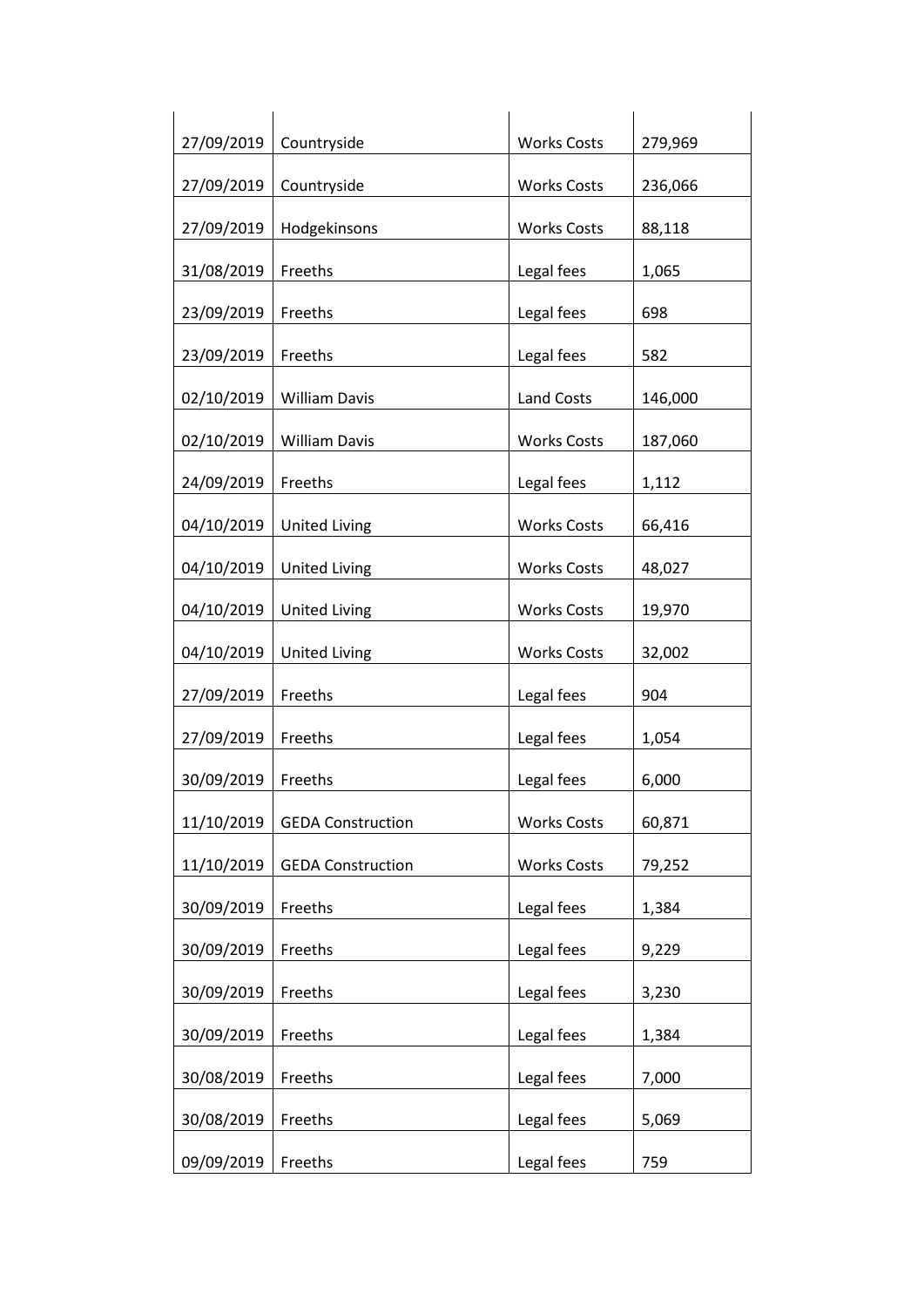| 09/09/2019 | Freeths                 | Legal fees         | 506     |
|------------|-------------------------|--------------------|---------|
| 31/08/2019 | Freeths                 | Legal fees         | 864     |
| 31/08/2019 | Freeths                 | Legal fees         | 576     |
| 18/10/2019 | LJ General Builders Ltd | <b>Works Costs</b> | 22,528  |
| 18/10/2019 | LJ General Builders Ltd | <b>Works Costs</b> | 11,228  |
| 18/10/2019 | Freeths                 | Legal fees         | 545     |
| 25/10/2019 | Hodgekinsons            | <b>Works Costs</b> | 109,161 |
| 25/10/2019 | <b>Waters Homes Ltd</b> | <b>Works Costs</b> | 86,149  |
| 25/10/2019 | Countryside             | <b>Works Costs</b> | 113,434 |
| 25/10/2019 | Countryside             | <b>Works Costs</b> | 15,210  |
| 25/10/2019 | Countryside             | <b>Works Costs</b> | 108,269 |
| 23/10/2019 | Freeths                 | Legal fees         | 1,033   |
| 24/10/2019 | Freeths                 | Legal fees         | 775     |
|            | Freeths                 |                    | 659     |
| 29/10/2019 |                         | Legal fees         |         |
| 30/10/2019 | Browne Jacobson         | Legal fees         | 2,959   |
| 30/10/2019 | Browne Jacobson         | Legal fees         | 2,959   |
| 01/11/2019 | Countryside             | <b>Works Costs</b> | 88,547  |
| 01/11/2019 | Countryside             | <b>Works Costs</b> | 72,363  |
| 01/11/2019 | Countryside             | <b>Works Costs</b> | 19,648  |
| 01/11/2019 | Countryside             | <b>Works Costs</b> | 19,728  |
| 01/11/2019 | Countryside             | <b>Works Costs</b> | 40,358  |
| 01/11/2019 | Countryside             | <b>Works Costs</b> | 182,892 |
| 01/11/2019 | Countryside             | <b>Works Costs</b> | 154,212 |
| 01/11/2019 | LJ General Builders Ltd | <b>Works Costs</b> | 71,208  |
| 01/11/2019 | LJ General Builders Ltd | <b>Works Costs</b> | 35,492  |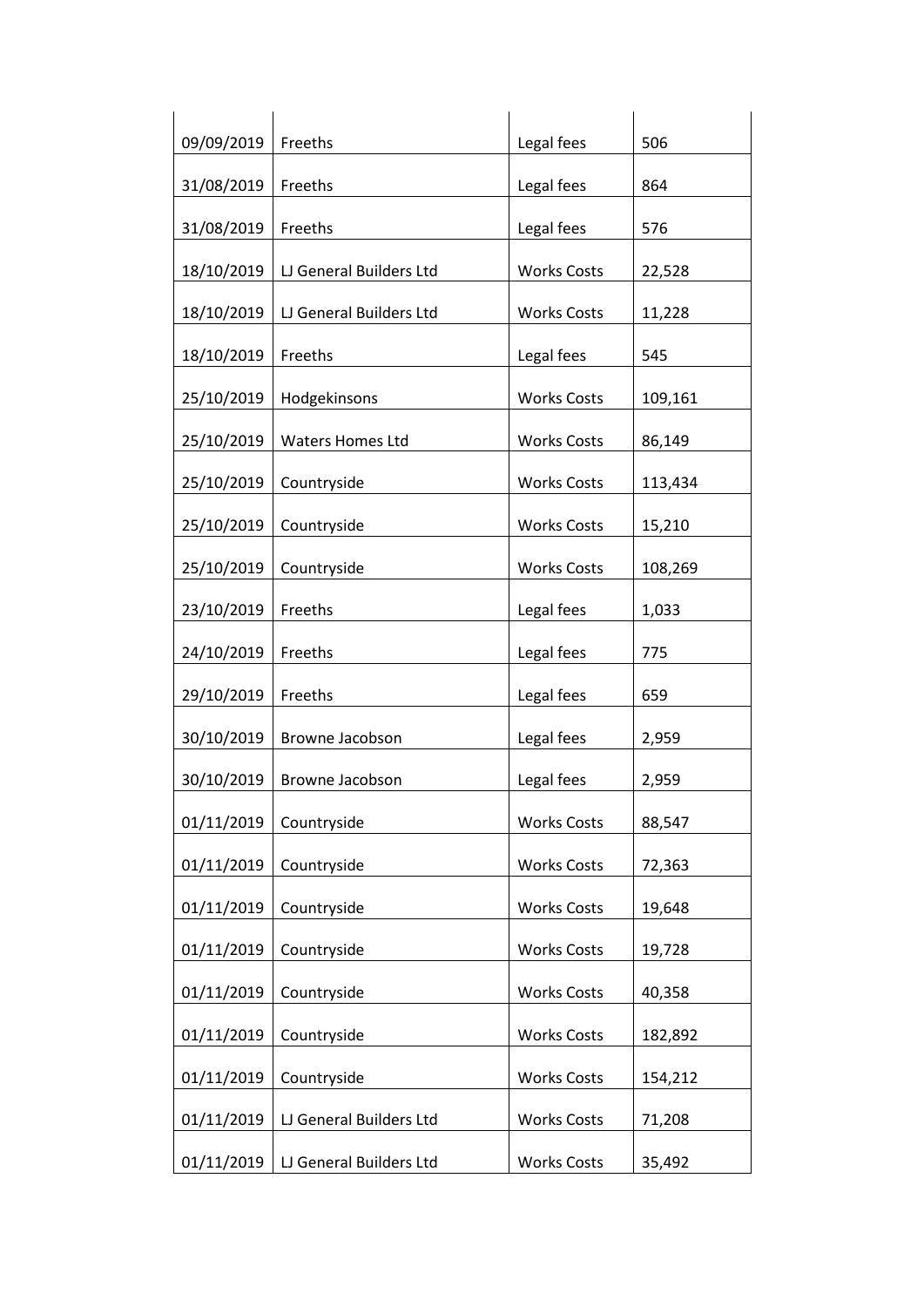| 01/11/2019 | <b>United Living</b>         | <b>Works Costs</b> | 6,905   |
|------------|------------------------------|--------------------|---------|
| 01/11/2019 |                              | <b>Works Costs</b> |         |
|            | <b>United Living</b>         |                    | 4,993   |
| 01/11/2019 | <b>United Living</b>         | <b>Works Costs</b> | 2,076   |
| 01/11/2019 | <b>United Living</b>         | <b>Works Costs</b> | 3,327   |
| 08/11/2019 | <b>Partner Construction</b>  | <b>Works Costs</b> | 12,000  |
| 11/11/2019 | <b>Fletcher Construction</b> | <b>Works Costs</b> | 69,424  |
| 11/11/2019 | <b>Fletcher Construction</b> | <b>Works Costs</b> | 28,590  |
| 11/11/2019 | <b>Fletcher Construction</b> | <b>Works Costs</b> | 17,174  |
| 15/11/2019 | <b>GEDA Construction</b>     | <b>Works Costs</b> | 71,522  |
| 15/11/2019 | <b>GEDA Construction</b>     | <b>Works Costs</b> | 93,119  |
| 15/11/2019 | LJ General Builders Ltd      | <b>Works Costs</b> | 61,887  |
| 15/11/2019 | LJ General Builders Ltd      | <b>Works Costs</b> | 30,845  |
| 30/09/2019 | Freeths                      | Legal fees         | 2,068   |
| 30/09/2019 | Freeths                      | Legal fees         | 1,532   |
| 30/10/2019 | Browne Jacobson              | Legal fees         | 3,682   |
| 22/11/2019 | <b>Dukeries Homes</b>        | <b>Works Costs</b> | 190,819 |
| 22/11/2019 | <b>Dukeries Homes</b>        | <b>Works Costs</b> | 709,434 |
| 22/11/2019 | <b>Dukeries Homes</b>        | <b>Works Costs</b> | 450,870 |
| 22/11/2019 | Hodgekinsons                 | <b>Works Costs</b> | 205,318 |
| 22/11/2019 | Countryside                  | <b>Works Costs</b> | 129,102 |
| 22/11/2019 | Countryside                  | <b>Works Costs</b> | 17,311  |
| 22/11/2019 | Countryside                  | <b>Works Costs</b> | 123,224 |
| 29/11/2019 | LJ General Builders Ltd      | <b>Works Costs</b> | 59,030  |
| 29/11/2019 | LJ General Builders Ltd      | <b>Works Costs</b> | 29,422  |
|            |                              |                    |         |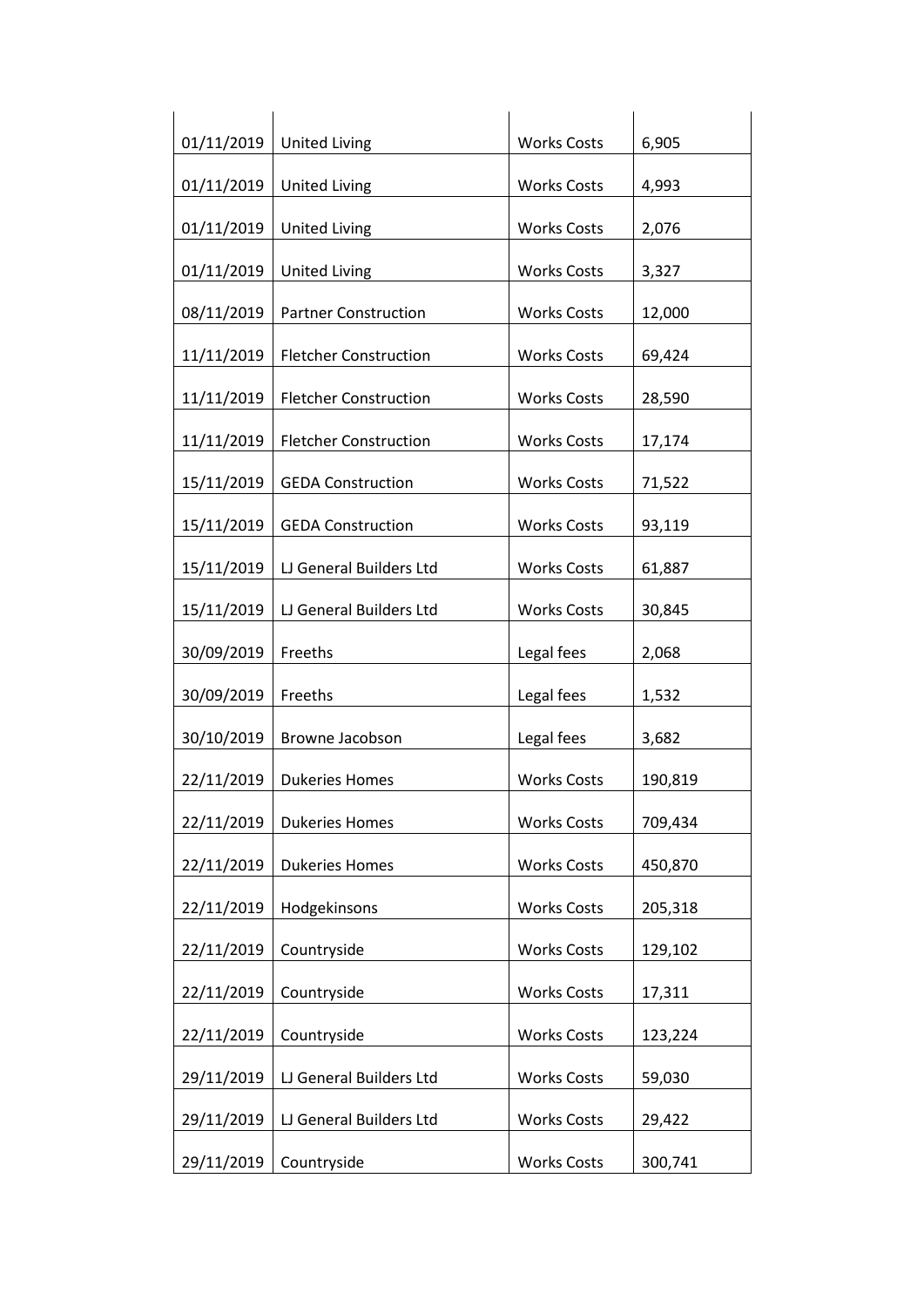| 29/11/2019 | Countryside                  | <b>Works Costs</b> | 245,777 |
|------------|------------------------------|--------------------|---------|
| 29/11/2019 | Countryside                  | <b>Works Costs</b> | 66,733  |
| 29/11/2019 | Countryside                  | <b>Works Costs</b> | 67,005  |
| 06/12/2019 | <b>Fletcher Construction</b> | <b>Works Costs</b> | 47,413  |
| 06/12/2019 | <b>Fletcher Construction</b> | <b>Works Costs</b> | 19,525  |
| 06/12/2019 | <b>Fletcher Construction</b> | <b>Works Costs</b> | 11,729  |
|            | Freeths                      |                    |         |
| 29/11/2019 |                              | Legal fees         | 965     |
| 29/11/2019 | Freeths                      | Legal fees         | 715     |
| 06/12/2019 | <b>United Living</b>         | <b>Works Costs</b> | 18,442  |
| 06/12/2019 | <b>United Living</b>         | <b>Works Costs</b> | 13,336  |
| 06/12/2019 | <b>United Living</b>         | <b>Works Costs</b> | 5,545   |
| 06/12/2019 | <b>United Living</b>         | <b>Works Costs</b> | 8,886   |
| 30/11/2019 | Freeths                      | Legal fees         | 551     |
| 29/11/2019 | Freeths                      | Legal fees         | 10,340  |
| 29/11/2019 | Freeths                      | Legal fees         | 7,660   |
| 30/11/2019 | Freeths                      | Legal fees         | 689     |
| 30/11/2019 | Freeths                      | Legal fees         | 511     |
| 31/10/2019 | Freeths                      | Legal fees         | 1,483   |
| 13/12/2019 | Countryside                  | <b>Works Costs</b> | 49,455  |
| 13/12/2019 | Countryside                  | <b>Works Costs</b> | 6,631   |
| 13/12/2019 | Countryside                  | <b>Works Costs</b> | 47,203  |
| 13/12/2019 | LJ General Builders Ltd      | <b>Works Costs</b> | 74,062  |
| 13/12/2019 | LJ General Builders Ltd      | <b>Works Costs</b> | 36,914  |
| 13/12/2019 | <b>GEDA Construction</b>     | <b>Works Costs</b> | 69,805  |
| 13/12/2019 | <b>GEDA Construction</b>     | <b>Works Costs</b> | 90,885  |